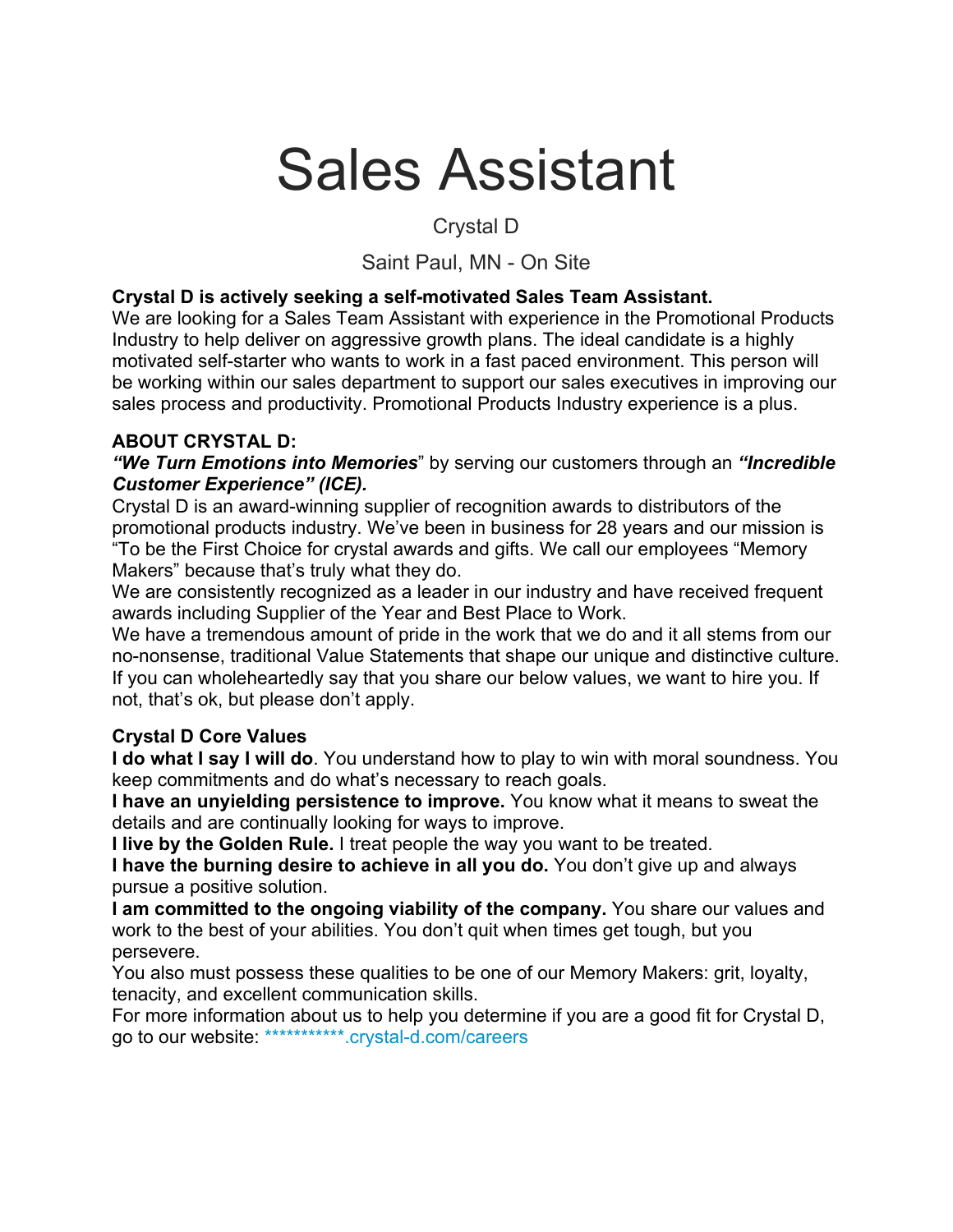#### **Job Responsibilities:**

- Work closely with the Revenue team to handle all tasks needed to ensure the success of the team
- Work with Executive VP of Wholesale Sales to develop and implement sales process
- Monitor, track, and report key department performance indicators
- Generate & complete weekly reports in support of business objectives
- Work together with Sales Manager to plan, implement and manage ongoing sales training program
- Serve as advisor to Wholesale Revenue team by answering sales related questions and concerns
- Prepare, communicate, monitor and track structured call campaigns for Territory and Account Managers
- Ownership of customer relationship tool and associated programs
- Work together with VP of Strategic Accounts in regards to but not limited to:
- Maintain Strategic Account Records
- Point of contact with Strategic Account Vendor Relations
- Strategic Account Project Management
- Uncover and pass information on top targets within Strategic Accounts

#### **Execution:**

- Assist with developing and implementing sales processes that will support department sale plan
- Leverage tools and resources to successfully train sale team to execute on the sale plan
- Leverage technology to improve the customer experience
- Get things done efficiently

#### **Collaboration and Internal Communication:**

- Collaborate with all members of the Revenue team
- Communicate daily with Revenue team and leaders
- Be able to overcome challenges and solve problems with input from others
- Listen to others and be open minded

#### **Voice & Face of Crystal D:**

- Communicate the benefits and features of Crystal D services and products
- Be the brand champion by encouraging, clarifying, and communicating the Crystal D brand
- Builds rapport and connects with customers
- Encourage and influence key customers to promote the Crystal D product line
- Listen to and understand customer needs and pain-points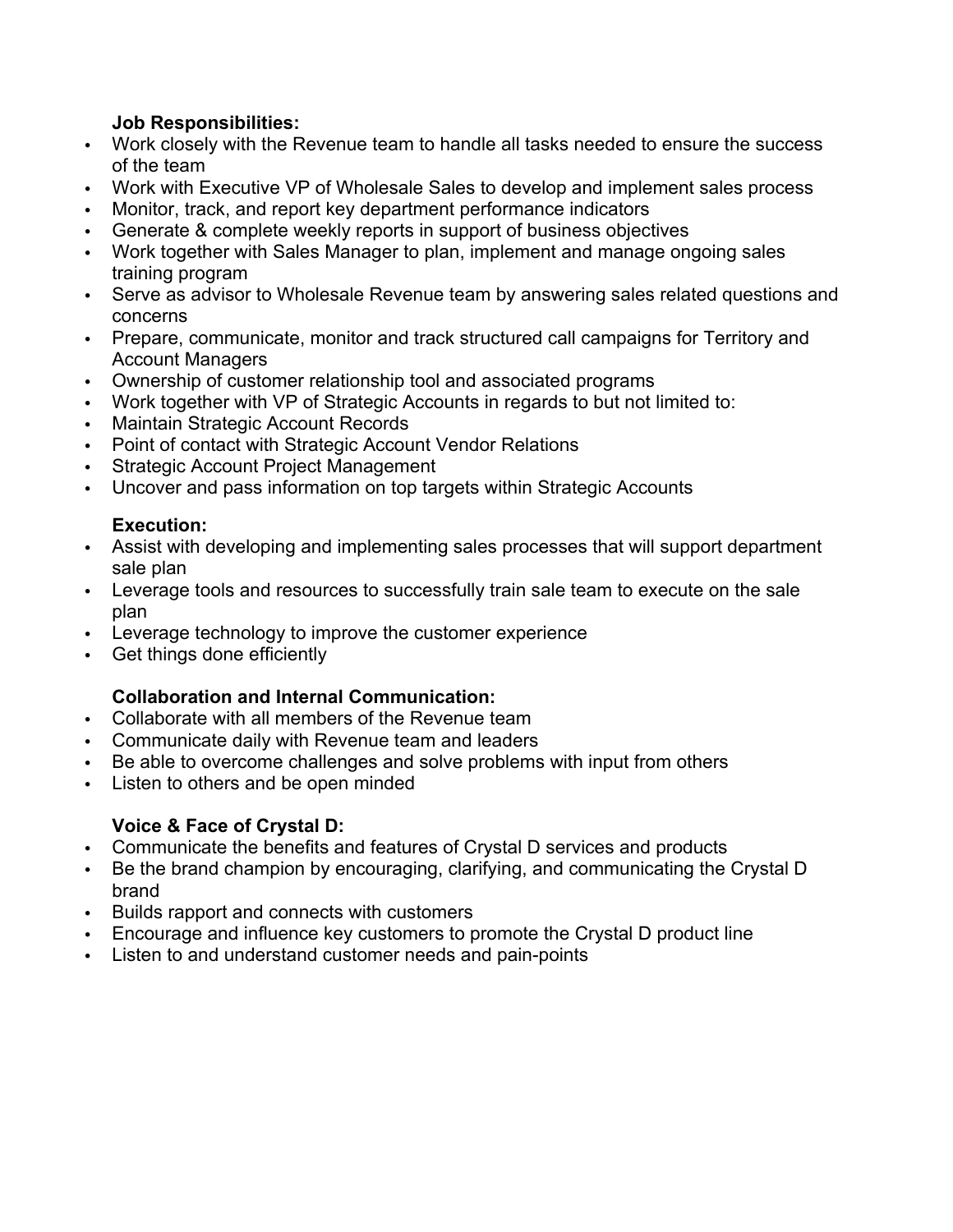#### **Qualification and Skill Requirements:**

#### **Technical Skills:**

- Is accurate, precise, and has a high attention to detail
- Proficient in operations of personal computer and current versions of Microsoft Word, Excel, and Outlook
- Is tech savvy and can learn and adapt to new technology quickly
- Proficient using a CRM and other applications required for this position
- Maintain and grow technical knowledge and expertise
- Proficient in financial math and can create spreadsheet reports
- Proficient using a CRM and other applications required for this position
- Leverage technology to improve both internal and external customer experiences Perform other work as assigned

#### **Sales Skills:**

- Knows the target customer base and how to leverage the relationship for maximum growth
- Knows the competition and their position in the market

#### **Prior Experience**:

3-5 years of promotional products industry sales preferred but not required

#### **Knowledge Requirements:**

- 3 5 years of experience as Admin Assistant, Project Management or similar roles
- Understanding of sales process, preferably with customer service experience

**Pay:** From \$45,000.00 per year

#### **Benefits:**

- Weekly Pay
- $\cdot$  401(k) match
- Dental insurance
- Employee assistance program
- Employee discount
- Flexible spending account
- Health insurance
- Life insurance
- Paid time off
- Tuition reimbursement
- Generous PTO package
- Paid Holidays
- MANY Company events
- Paid Volunteer Activities